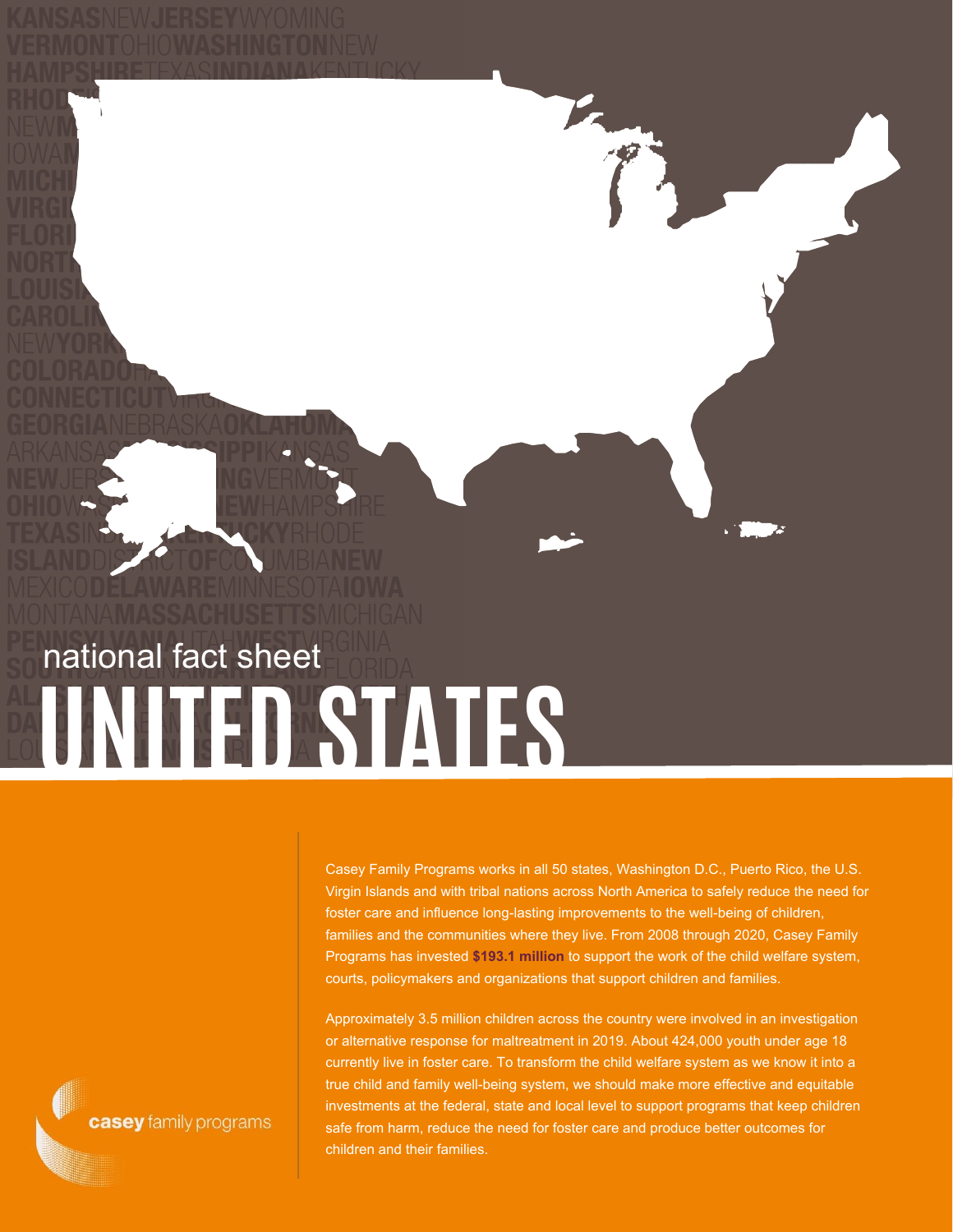We talk about a "foster care system," but the goal is to create a child and family well-being system that prevents abuse and neglect and helps every child grow up safely in his or her own family whenever possible. Rather than waiting for maltreatment to occur, we can improve the safety of children who have come to the attention of child protective services by helping their families with evidence-based and promising practices.

Across America in 2019, approximately:

3,474,711

# 245,661

#### **children were involved**

in investigations of maltreatment or other issues where timely intervention can be important

funds from Family First.

**children entered** foster care

Most states currently are limited to using the bulk of the \$9.8 billion in dedicated federal child welfare funding only for services related to foster care. The Family First Prevention Services Act of 2018 and the Family First Transition Act of 2019 provide states with the historic opportunity to invest federal funding to support preventive services, including substance abuse, mental health and parental skills training, so more children can remain safely at home. States and tribes now have access to new federal prevention resources to help keep children safe from harm in the first place by helping strengthen their families.

How federal child welfare funding is currently aligned\*:

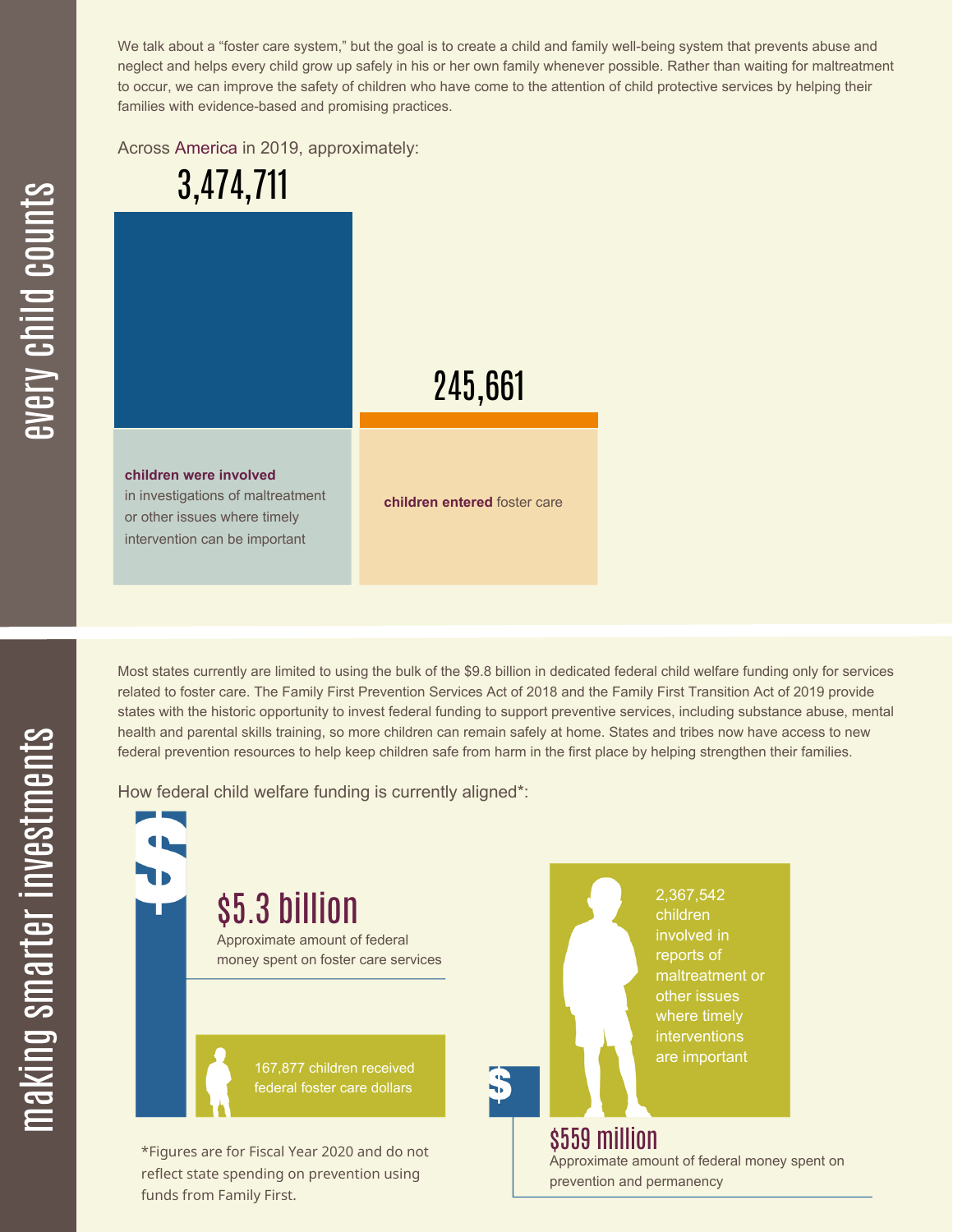<u>ده</u>  $\overrightarrow{c}$ 

Safety and effective response go hand in hand. Most children enter foster care due to neglect and other reasons — not because of physical or sexual abuse. Providing targeted and effective interventions as soon as possible, including by accessing new federal resources provided under the Family First Prevention Services Act and the Family First Transition Act, can safely allow children to remain with their families and thrive.

### Reasons children enter foster care:



94% of children do not experience a repeat occurrence of maltreatment within six months

\*"Other" includes parental substance abuse, child substance abuse, child disability, child behavior problems, parent death, parent incarceration, caretaker inability to cope, relinquishment or inadequate housing.

What happens to children who end up in foster care? Most are safely reunited with their own family or extended family. A significant number are adopted. Under the Family First Prevention Services Act, communities can more easily invest in helping more children to grow up in safe, stable families by providing appropriate and timely services prior to the need for removal, or after they return home or have been adopted.





\*"Other" includes transferred to another agency, ran away or died.

Numbers may not equal 100% due to rounding.

mily